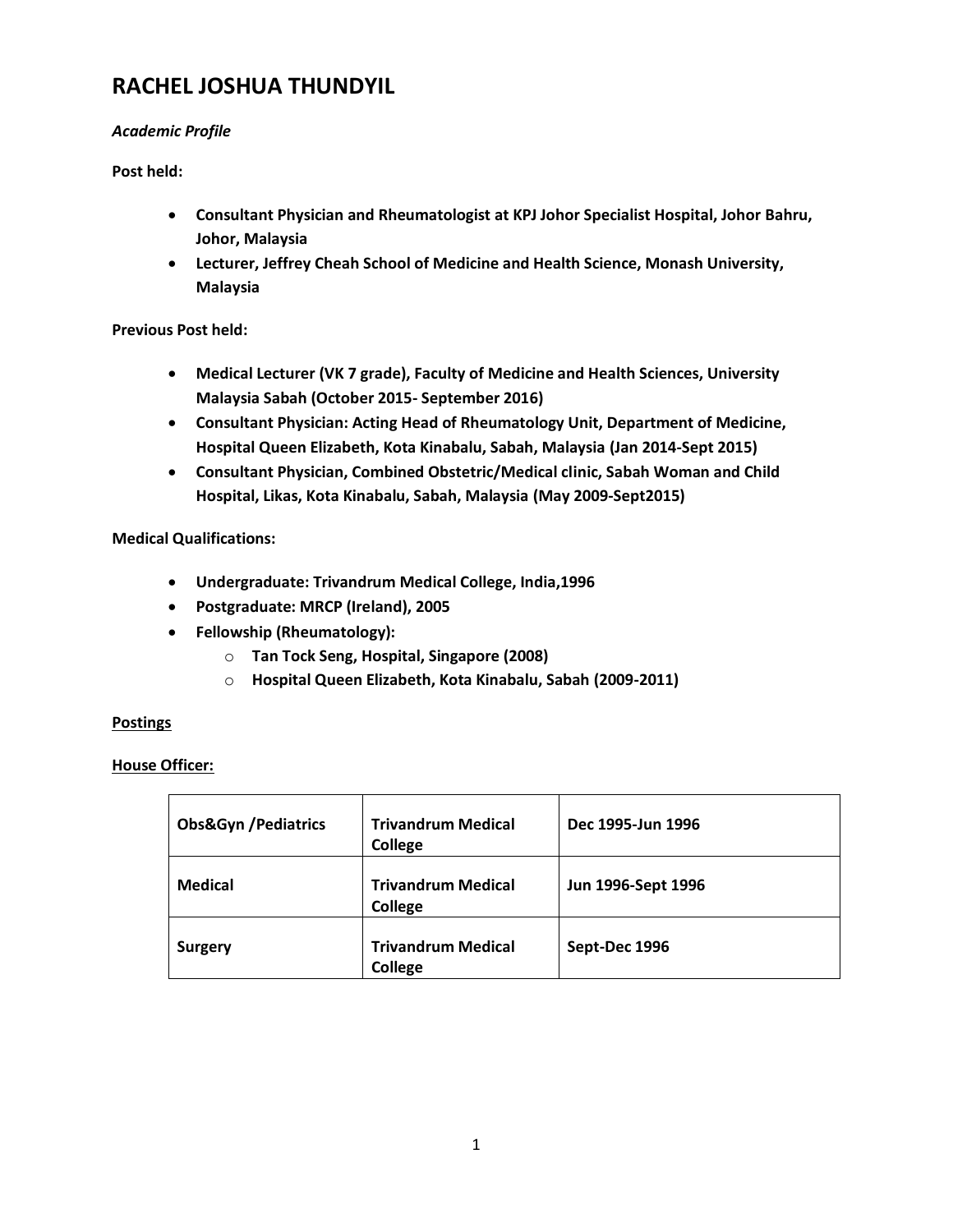# **Post Qualification**

# **House Officer**

| Obs&Gyn | <b>Hospital Queen Elizabeth</b> | Sept 1997-Jan 1998 |
|---------|---------------------------------|--------------------|
| Medical | <b>Hospital Queen Elizabeth</b> | Jan 1998-May 1998  |
| Ortho   | <b>Hospital Queen Elizabeth</b> | May 1998-Sept 1998 |

# **Medical Officer**

| <b>Medicine</b> | <b>Polyclinic Penampang</b>     | Dec 1999-June 2002 |
|-----------------|---------------------------------|--------------------|
| Medicine        | <b>Hospital Queen Elizabeth</b> | July 2002-Dec 2004 |

# **Clinical Specialist**

| <b>Medicine</b> | <b>Hospital Queen Elizabeth</b> | Sep 2005-Sept 2007 |
|-----------------|---------------------------------|--------------------|
|                 |                                 |                    |

## **Rheumatology Registrar**

| Department of Rheumatology, Allergy and<br>Immunology, Tan Tock Seng Hospital,<br><b>Singapore</b> | Jan 2008-Jan 2009 |
|----------------------------------------------------------------------------------------------------|-------------------|
| <b>Rheumatology Unit, Hospital Queen</b><br>Elizabeth                                              | May 2009-May 2013 |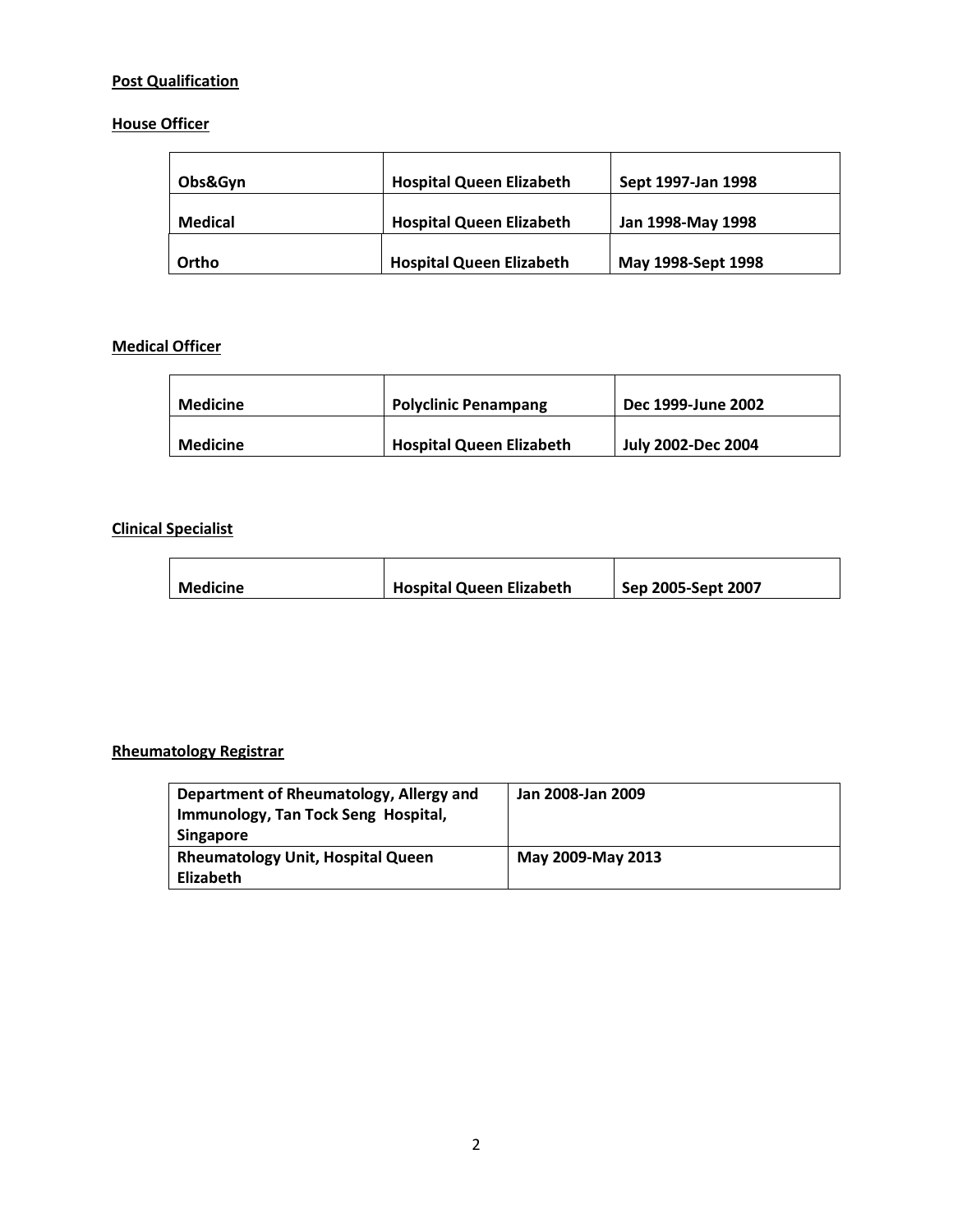### **Consultant Physician**

| <b>Rheumatology Unit, Hospital Queen</b><br><b>Elizabeth</b> | May 2011- Sept 2015 |
|--------------------------------------------------------------|---------------------|
| <b>Combined Obstretic/Medical Clinic</b>                     | May 2011- Sept 2015 |
| <b>Sabah Woman and Child Hospital</b>                        |                     |
| Likas, Kota Kinabalu, Sabah                                  |                     |

## **Teaching Experiences**

**Medical Clinical Tutor and Examiner for Third and Final Year Medical Students, University Malaysia Sabah, Malaysia (2009 - Sept 2016)**

**Clinical Lecturer for Medical Officers, Hospital Queen Elizabeth, Kota Kinabalu, Sabah, Malaysia (2011- Sept 2016)** 

## **Research Experiences: INVESTIGATOR**

- **1. A multicenter, randomized, double-blind, placebo-controlled trial of golimumab, an anti-TNF monoclonal antibody, administered intravenously, in subjects with active rheumatoid arthritis despite methotrexate therapy**
- **2. Phase 3, randomized, double-blind, placebo-controlled study of the efficacy and safety of 2 doses of CP-690,550 monotherapy in patients with active rheumatoid arthritis**
- **3. A long-term, open-label follow-up study of tofacitinib (CP-690,550) for treatment of rheumatoid arthritis (A3921024)**
- **4. A phase 3, multicenter, randomized, double-blind, placebo-controlled study to evaluate the efficacy and safety of subcutaneous LY2127399 in patients with systemic lupus erythematosus (SLE) (ILLUMINATE-2)**
- **5. A randomized, double-blind, parallel-group study of safety and the effect on clinical outcome of tocilizumab SC versus placebo SC in combination with traditional DMARDS in patients with moderate to severe active rheumatoid arthritis**
- **6. An observational study of Rheumatoid arthritis patients on adalimumab to Evaluate quality of Life Variables, Effects on work productivity and functional outcomes in Malaysia (RELIVE) Study**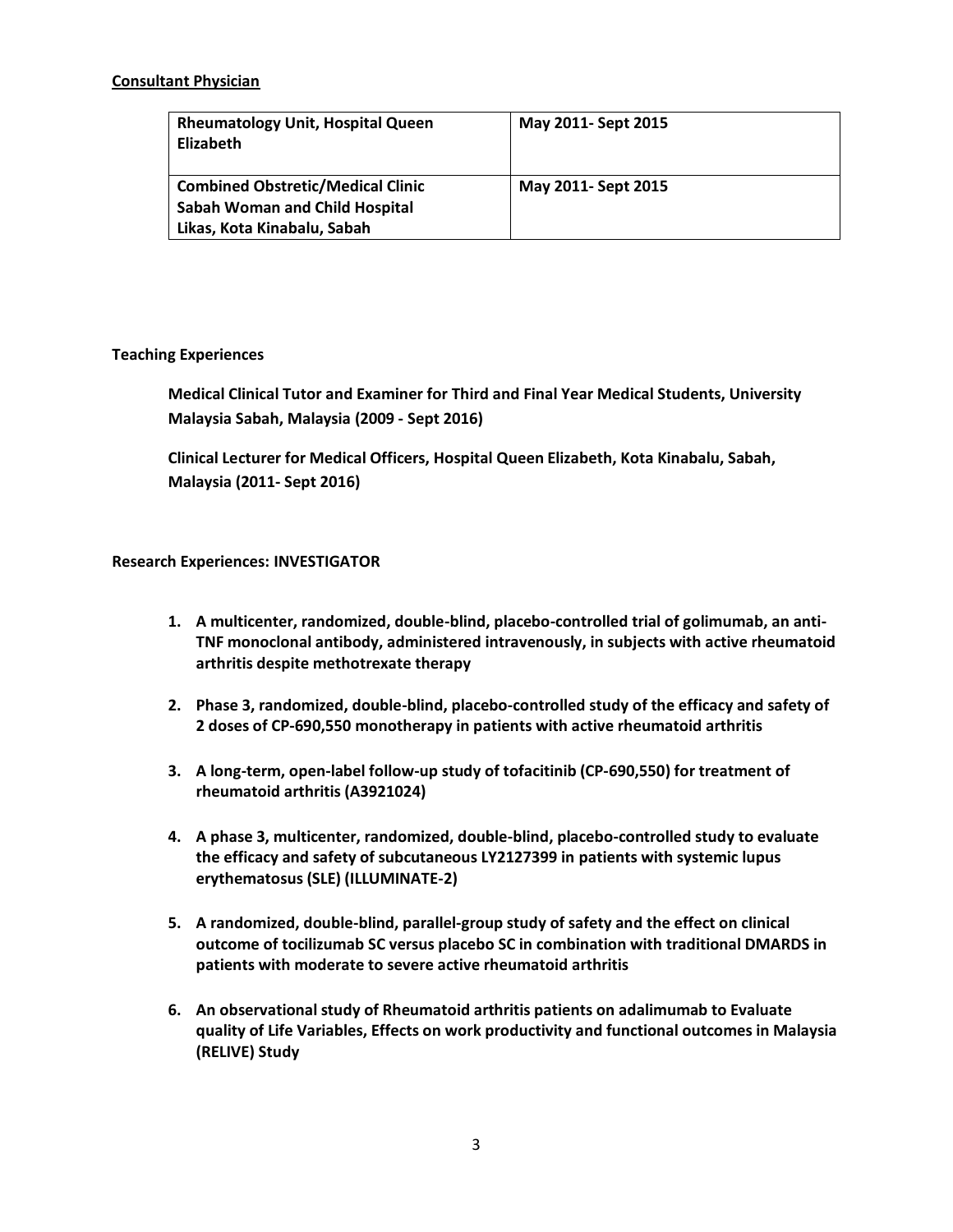- **7. A Randomized, Double-Blind, Placebo-Controlled 52-Week Study to Assess Adverse Events of Special Interest in Adults with Active, Autoantibody-Positive Systemic Lupus Erythematosus Receiving Belimumab(BASE)**
- **8. A randomized, double-blind placebo-controlled study of the maintenance of efficacy of etanercept plus DMARDS(S) compared with DMARDS(S) alone in subjects with rheumatoid arthritis after achieving an adequate response with etanercept plus DMARDS(S)**

## **Publications/Posters**

L Shirley, Rachel Joshua Thundyil (2017) A FREQUENTLY MISSED ENTITY IN SYSTEMIC LUPUS ERYTHEMATOSUS(SLE): INSTESTINAL PSEUDOOBSTRUCTION(IPSO), THE MEDICAL JOURNAL OF MALAYSIA DEC 2017

TAN BE, LIM AL, KAN SL, LIM CH, TSANG EEL, CH'NG SS, MOHD NOOR , MOHD JAMID , TEH CL, JOSHUA THUNDYIL R, LOH YL, CHONG HC, ONG SG, MOHAMED ISMAIL A, LEE YYL, GUN SC (2017) REAL-WORLD CLINICAL EXPERIENCE OF BIOLOGICAL DISEASE MODIFYING ANTI-RHEUMATIC DRUG IN MALAYSIA RHEUMATOID ARTHRITIS PATIENTS, JOURNAL OF RHEUMATOLOGY RHEUMATOL INT. 2017 JUL 10

Khor CG1, Tan BE, Kan SL, Tsang EE, Lim AL, Chong EY, Rachel T, Teh CL, Loh YL, Ch'ng SS, d'Souza BA, Mohd Mokhtar A, Ong SG, Mohd Isa L (2016) TAKAYASU ARTERITIS in MAJOR RHEUMATOLOGY CENTRES IN MALAYSIA, J Clin Rheumatol. 2016 Jun;22(4):194-7

Thundyil, RJ, Lee, S (2016) INTESTINAL PSEUDO-OBSTRUCTION (IPO) IN SLE, APLAR, SHANGHAI 2016 POSTER PRESENTATION

Thundyil, RJ, Wong, WK, Keowmani, T, Malehah, MN, Chong, YY (2015) CLINICAL MANIFESTATIONS AND IMMUNOLOGICAL EXPRESSION OF SLE IN A MULTIETHNIC POPULATION IN SABAH, MALAYSIA, APLAR CHENNAI, 2015 POSTER PRESENTATION

Thundyil, RJ, Keowmani, T, Lai, PP, Chong, YY, (2015) THE SPECTRUM OF RHEUMATOID ARTHRITIS POPULATION IN QUEEN ELIZABETH HOSPITAL, SABAH, MALAYSIA, SSR/MSR 2015 POSTER PRESENTATION, SINGAPORE

Valayatham, V, Thundyil, RJ (2012) PREGNANCY OUTCOMES COMPARED IN WOMEN WITH MECHANICAL HEART VALVE REPLACEMENTS ANTICOAGULATED WITH WARFARIN AND ENOXAPARIN IN PREGNANCY, MED J MALAYSIA VOL 67 NO 6 DEC 2012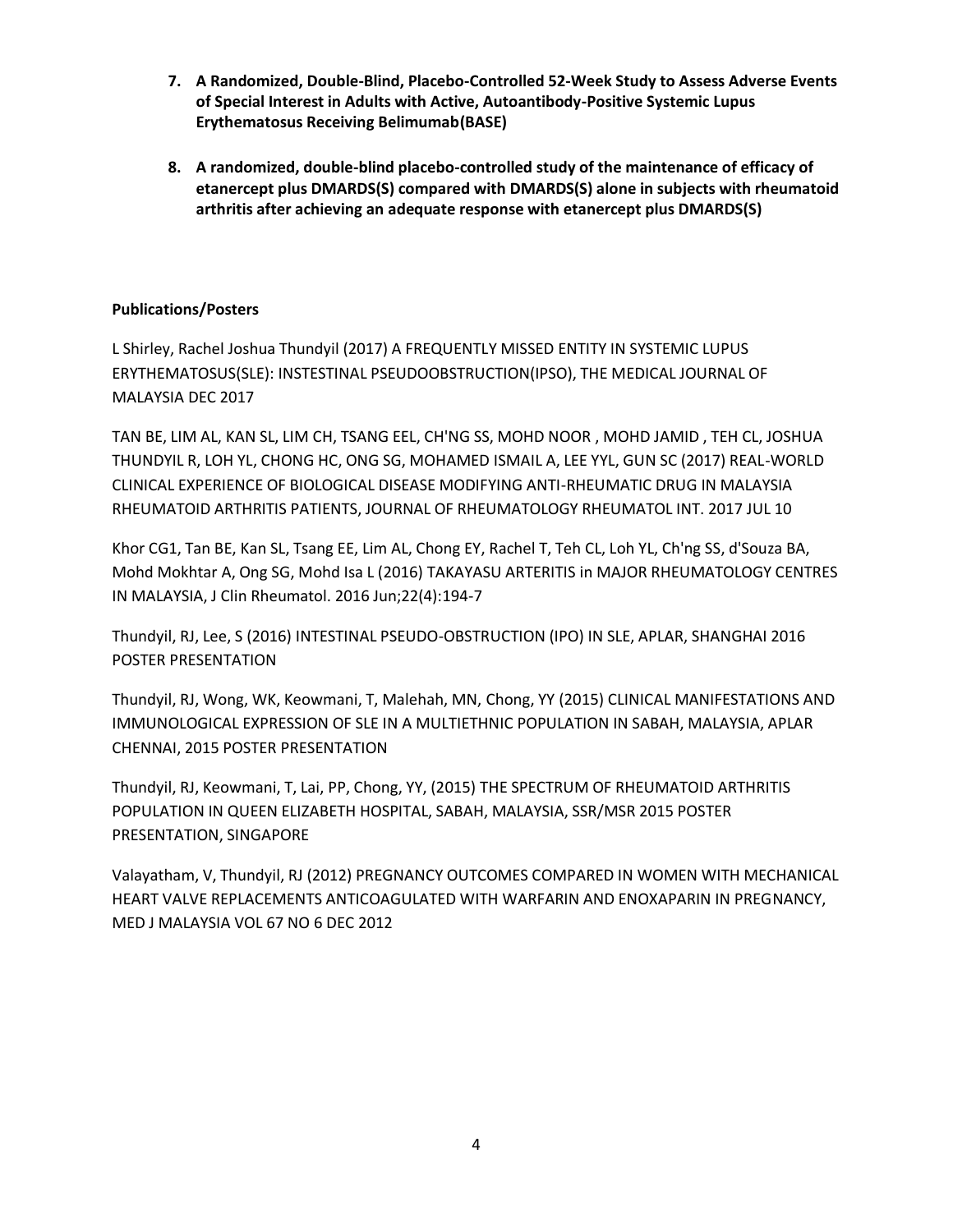### **SPEAKER:**

- 1. 5TH Annual State Conference of Dermatology : Early diagnosis of SLE Hospital Queen Elizabeth, Sabah Oct 2011
- 2. Kursus Medical Disorder`s in Pregnancy: Rheumatic diseases in Pregnancy Hospital Wanita dan Kanak-Kanak, Likas, Sabah July 2013
- 3. REAL Workshop: SPA OVERVIEW Ming Garden, Kota Kinabalu Oct 2013
- 4. 1st Sabah Safe Motherhood Seminar: Medical conditions in Pregnancy Hospital Wanita dan Kanak Kanak, Likas, Sabah Aug 2014
- 5. Standing tall with Ankylosing Spondylitis Hospital Queen Elizabeth CME, Kota Kinabalu, Sabah Sept 2014
- 6. SLE: Latest updates Hospital Duchess of Kent, Sandakan Jan 2015
- 7. Benkel Mikrobiologi Update Sabah 2015: Autoimmune testing Hospital Queen Elizabeth, Sabah Feb 2015
- 8. Benkel Pengurusan Pentabiran Dan Klinikal Pakar Perubatan Kesihatan Keluarga Peringkat Negeri Sabah: How to diagnosed early RA Le Meridien Hotel, Kota Kinabalu May 2015
- 9. Scleroderma Hospital Queen Elizabeth CME, Sabah Feb 2016
- 10. UMS/QEH Rheumatology Workshop: Updates on SLE University Malaysia Sabah May 2016
- 11. Persatuan SLE Malaysia: SLE TALK Hospital Queen Elizabeth Oct 2017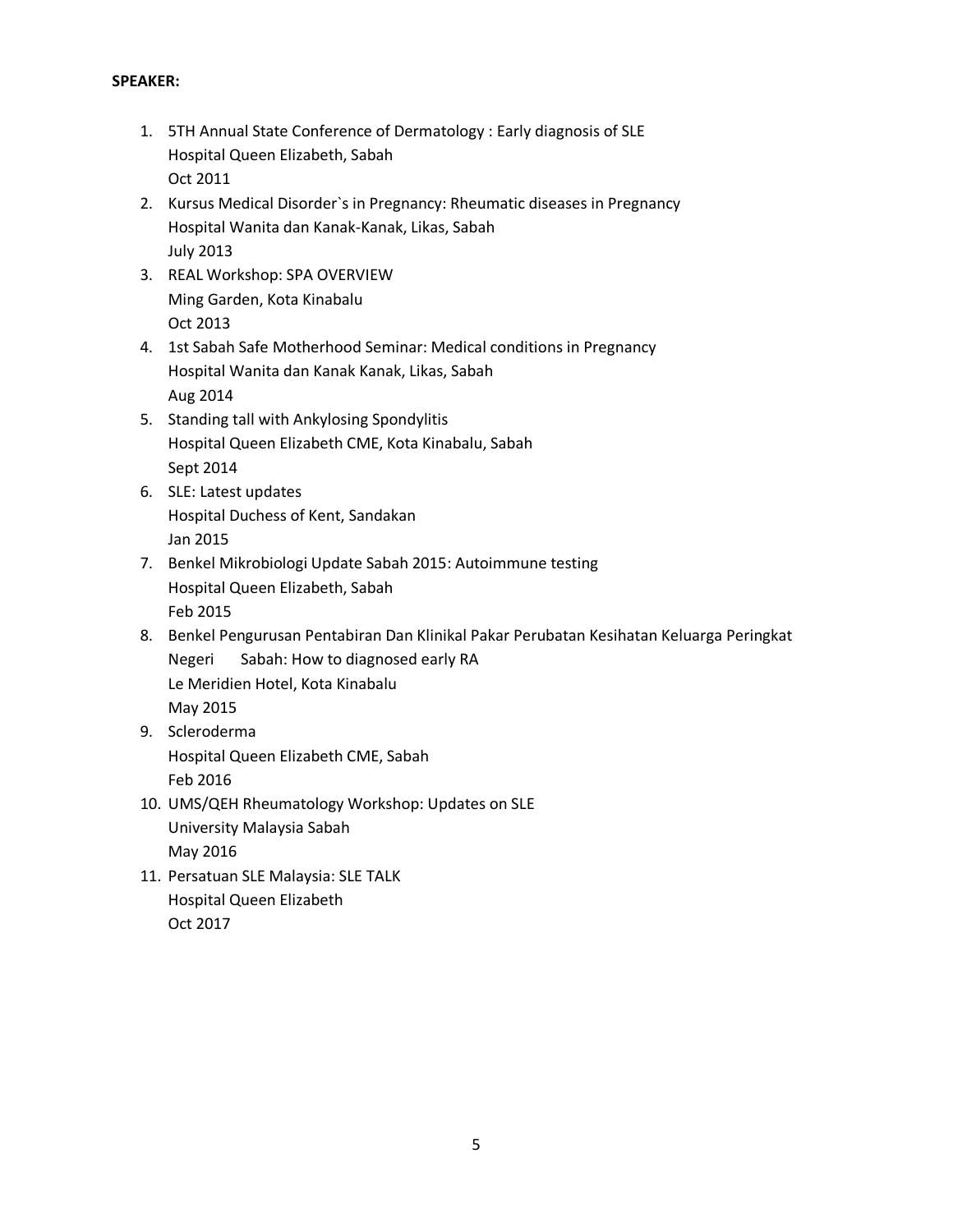#### **CONFERENCES ATTENDED**

- 1. Rheumatology Workshop & Update 2004 Kota Kinabalu, Sabah June 2004
- 2. 12th APLAR Congress Kuala Lumpur Aug 2006
- 3. CORE Workshop Sutra Harbour, Kota Kinabalu, Sabah April 2007
- 4. Ten Topics in Rheumatology Asia, Singapore 2008
- 5. APLAR Hong Kong 2009
- 6. Workshop on Autoimmune IFA Testing with Automation Nexus Resort, Karabunai, Sabah July 2010
- 7. EULAR London, UK June 2011
- 8. 1st Singapore Society of Rheumatology Basic Musculoskeletal Ultrasound Course Marina Barrage, Singapore July 2011
- 9. 12th SSR-MSR Singapore July 2011
- 10. Pryme Workshop Sandakan, Sabah

Feb 2012

- 11. Evidence-based Approach to Musculoskeletal Pain Management Port Dickson, Negeri Sembilan Mar 2012
- 12. Symposium of Rheumatology Damai Puri, Sarawak Mar 2012
- 13. MSR-MOH Musculoskeletal Ultrasound Course in Rheumatology-Basic Hospital Pulau Pinang, Penang July 2012
- 14. 13th MSR-SSR Workshop in Rheumatology Pearls and Practicalities in Rheumatology July 2012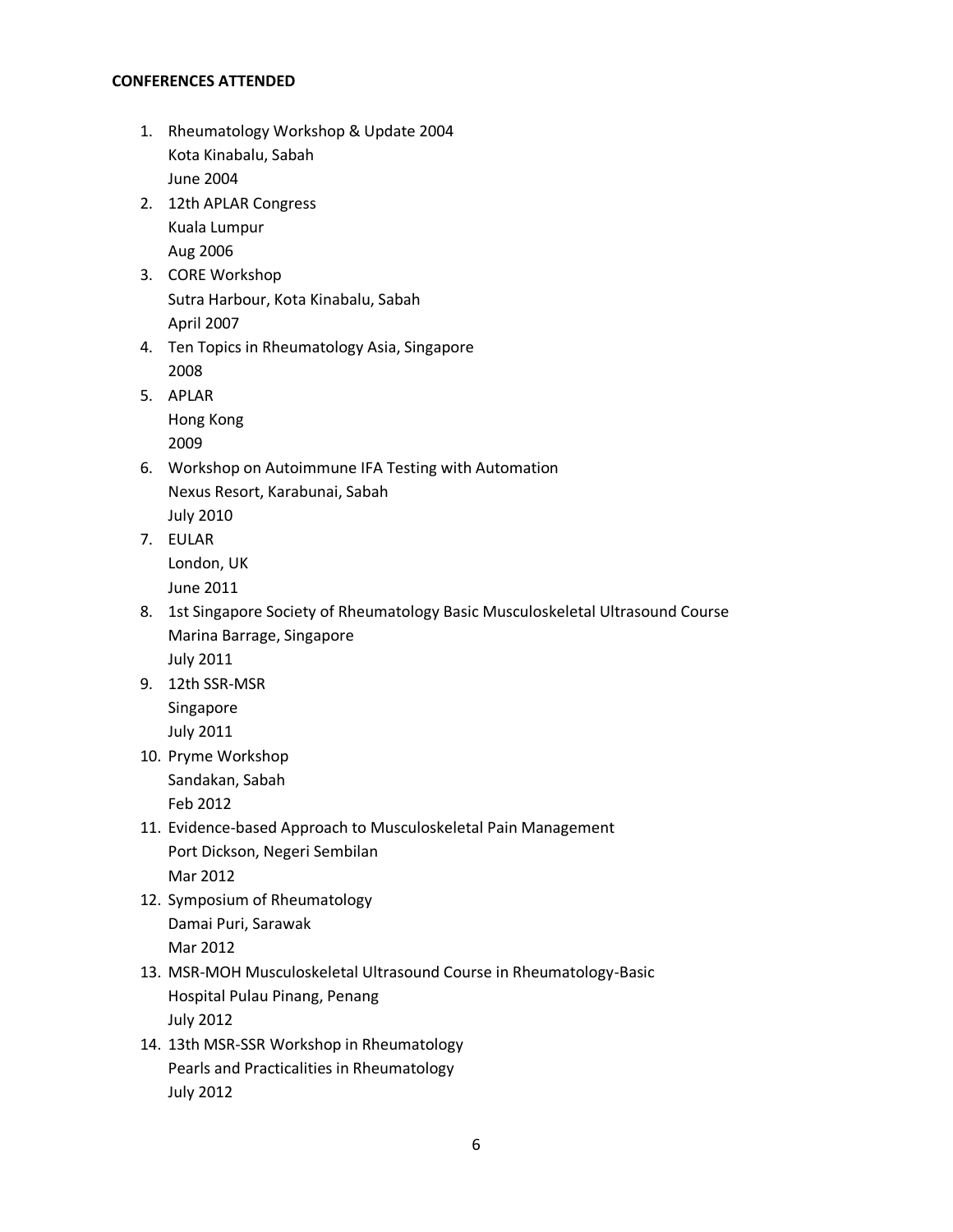15. Ten Topics in Rheumatology Asia Singapore

2012

- 16. Musculoskeletal Ultrasound in Rheumatic Diseases
	- Penang GH June 2013
- 17. Symposium of APLAR Bali, Indonesia Aug 2013
- 18. 14th SSR-MSR Singapore Sept 2013
- 19. Musculosketal Ultrasound Workshop UMMC, Kuala Lumpur Aug 2014
- 20. 5th Annual Rheumatology Task Force Meeting 2014 Palm Seremban Hotel, Negeri Sembilan Oct 2014
- 21. Optimizing Treatment in Patients with Prior Biologic Treatment in Rheumatology Hilton Hotel, Kuala Lumpur Nov 2014
- 22. Psoriatic Arthritis Musculoskeletal Ultrasound Workshop Putrajaya Marriott Hotel June 2015
- 23. 16th SSR-MSR Singapore August 2015
- 24. 17th APLAR Chennai, India Sept 2015
- 25. ACR/ARHP Annual Meeting San Francisco, CA, USA Nov 2015
- 26. 17th MSR-SSR Holiday Inn, Melaka Aug 2016
- 27. ACR/ARHP Annual Meeting Washington D.C, USA Nov 2016
- 28. 18th SSR-MSR Singapore Sept 2017